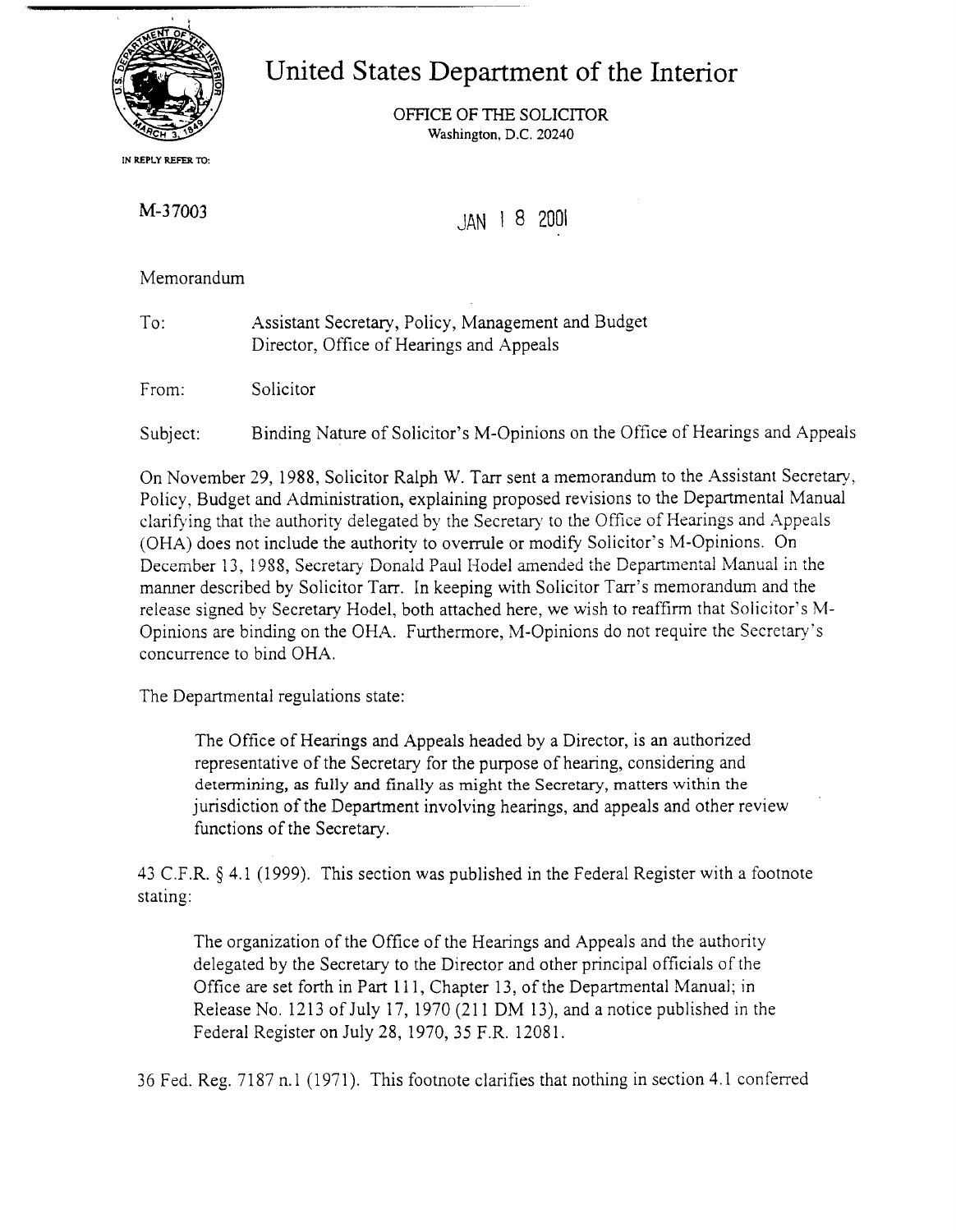jurisdiction on OHA in excess of that granted in the Departmental Manual. The purpose of the phrase, "as fully and finally as might the Secretary," in section 4.1 is merely to inform the public that decisions by OHA are final agency actions for purposes of judicial review. signation on OHA in excess of that granted in the Departmental Manual. The purpose of the phrase, "as fully and finally as might the Secretary," in section 4.1 is merely to inform the public that decisions by OHA are fina

I concur in this Opinion:

Attachments (2)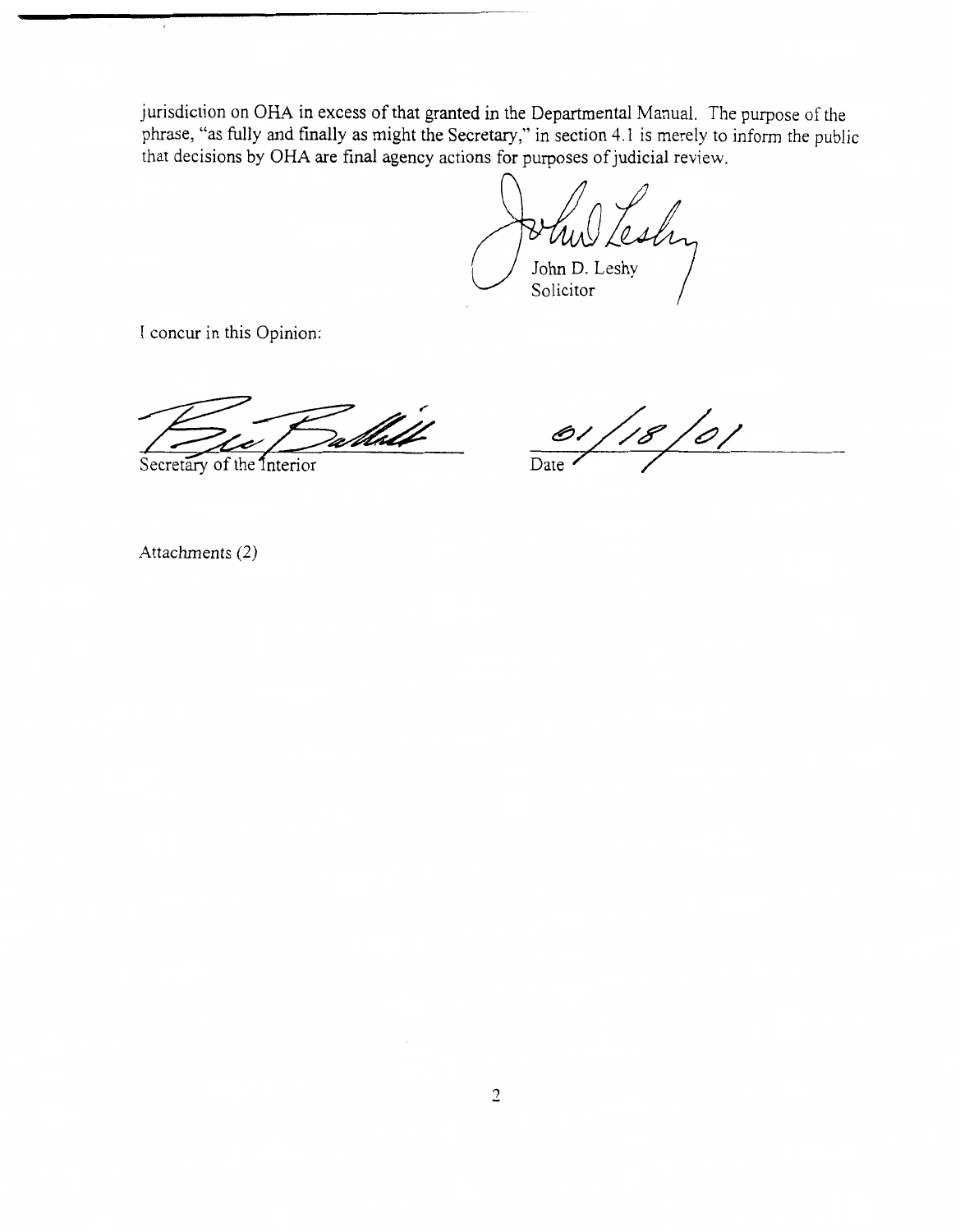

United States Department of the Interior

**WASHINGTON, D.C. 20240** 



-- \* **uu,**

SCC.GL.0141

NOV 29 1988

Memorandum

**T 1: Assistant Secretary Policy, Budget and Administration** 

**F rom: Solicitor** 

**Sbject: Purpose of change in Departmental Manual** 

**Tie attached revisions of the Departmental Manual clarify the dzlegations of authority to the Solicitor and to the Office of Hzarings and Appeals (OHA). The Solicitor is the chief legal oEficer of the Department, 43 U.S.C. 5 1455, and is delegated "111 of the authority of the Secretary." 209 DM 3.1 Pursuant to rqulations, OHA decides, as fully and finally as might the S.cretary, disputes which arise in certain enumerated areas. 43 C.F.R. 5 4.1. (The revision to the delegation would not affect**  aly **statutory authority of the Board of Contract Appeals). Since e;tablishment of OHA in 1970, there has been considerable cnfusion over the status of a formal legal opinion signed by the**  Solicitor (an "M-Opinion") when the same legal issue is addressed **by OHA. The revisions amend 209 DM 3 and 211 DM 13 to clarify**  that an M-Opinion is binding on all Departmental offices including OHA and may only be modified or overruled by the **S>licitor, Under Secretary or Secretary. This clarification rxognizes that the Solicitor has the same status with regard to lzgal interpretations that Assistant Secretaries have in their r?spective program areas. OHA has long recognized that it lacks aithority to review decisions made by, or directed by, an**  Assistant Secretary because those officials are delegated "all of **tle authority of the Secretary." E.g. Blue Star, Inc., 41 IBLA 333 (1979).** 

tou

**Ralph W. Tarr**